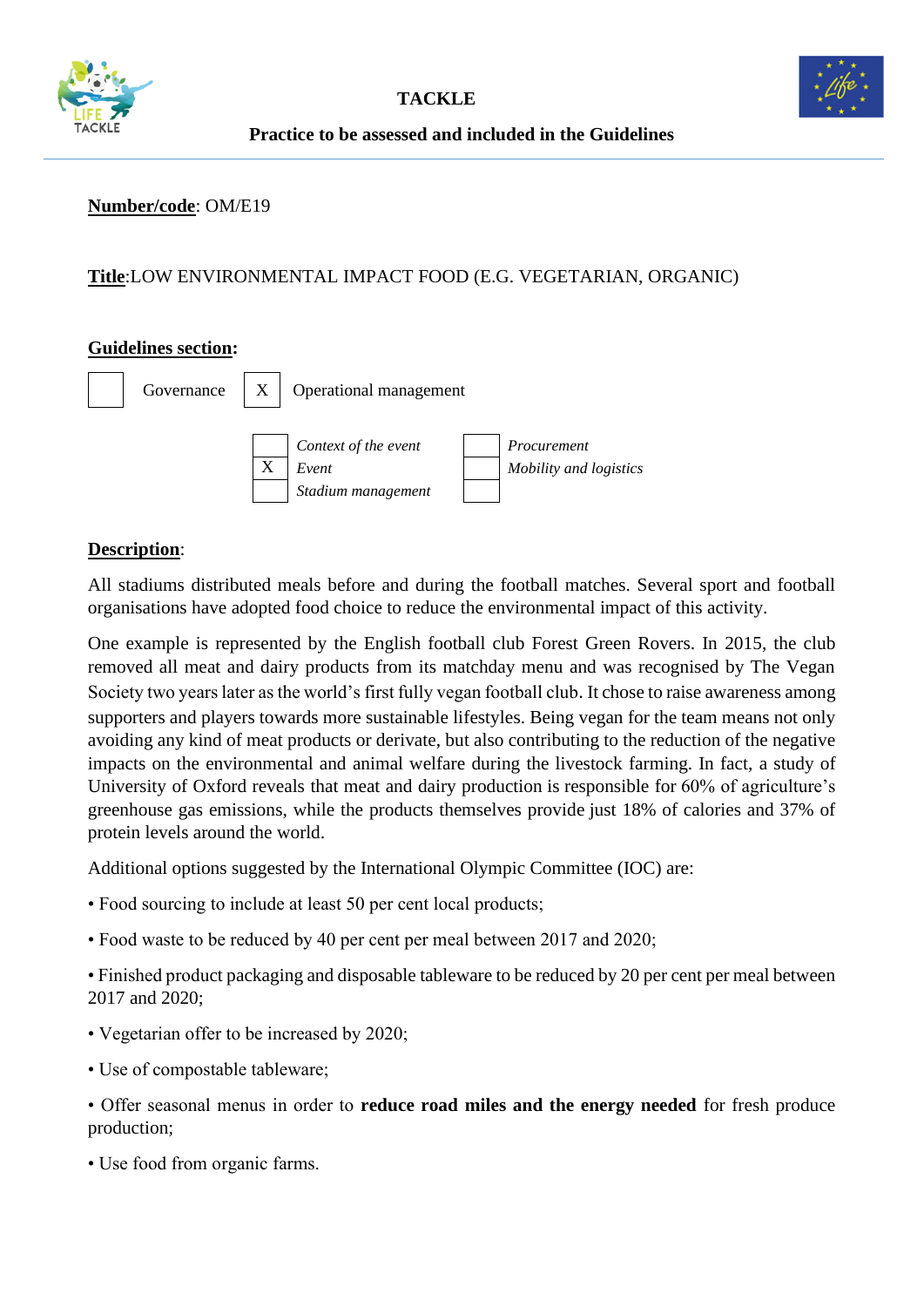Other examples:

For food procurement, organizers of Tokyo 2020 seek to reduce CO2 emissions associated with logistics by selecting seasonal food produced in neighbouring regions wherever possible, with consideration given to quality and costs.

At the Frankfurt City Marathon in 2005 a great effort was made to promote organic food. Ten companies from the health foods sector provided the complete catering for runners along the course and at the finishing line. In order to help spectators to appreciate the campaign, 130 "organic runners" participated in the race. In addition, an "Organic Mile" was created for the marathon with entertainment, information, catering and a relaxation zone. Because of its great success it is planned to make the "Organic Race" a regular feature of the Frankfurt City Marathon.

Roland Garros: in partnership with Yann Arthus-Bertrand's Goodplanet Foundation, the FFT works with all of the tournament's food suppliers and caterers on a three-year sustainable food plan. The aim is to provide the tournament's audiences with more sustainable produce that is organic, seasonal, and from short distribution channels.

At the London 2012 Games a Food Vision promoted organic, fair-trade, local, MSC or Red Tractor food. Free drinking water distribution (i.e. without glasses) was ensured in the nearby of stadia. Caterers were regularly assessed also in terms of pricing benchmarking.

### **Environmental benefits**:

Adopting a vegan diet could be the "single biggest way" to reduce your environmental impact on earth. Researchers at the University of Oxford found that cutting meat and dairy products from your diet could reduce an individual's carbon footprint from food by up to 73 per cent. Meanwhile, if everyone stopped eating these foods, they found that global farmland use could be reduced by 75 per cent, an area equivalent to the size of the US, China, Australia and the EU combined. Not only would this result in a significant drop in greenhouse gas emissions, but it would also free up wild land lost to agriculture, one of the primary causes for mass wildlife extinction. The study, published in the journal *[Science](http://science.sciencemag.org/content/360/6392/987)*, is one of the most comprehensive analyses to date of the detrimental effects that farming can have on the environment and included data on nearly 40,000 farms in 119 countries.

The findings reveal that meat and dairy production is responsible for 60 per cent of agriculture's greenhouse gas emissions, while the products themselves providing just 18 per cent of calories and 37 per cent of protein levels around the world.

Similarly, organic farming avoids the use of industrial fertilizers and pesticides. This means soil and groundwater remain unharmed by chemicals. Because organic farming uses mineral fertilizers from natural manure, energy which would otherwise be used in the production of industrial fertilizer is saved.

Finally, by adopting a vegan diet, football clubs such as Forest Green Rovers can also raise supporters' environmental awareness and positively influence their lifestyle choices.

### **Economic benefits**:

No specific data can be found on the economic impacts for sports organisations of switching to a vegan and organic diet. It is known that organic food is usually more expensive, but choosing food from organic local farmers for football match meals may rise local producers' business and increase local employment.